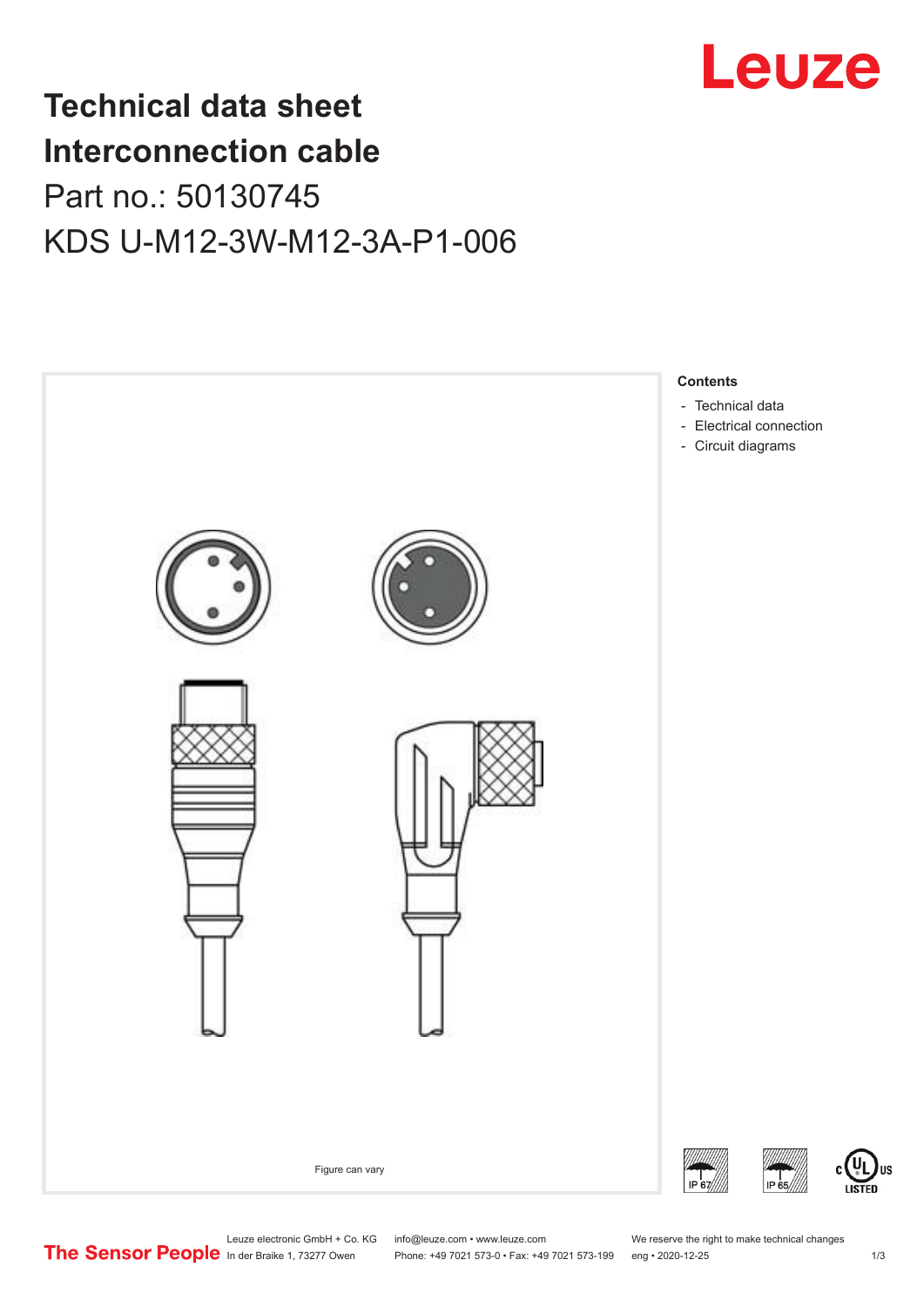### <span id="page-1-0"></span>**Technical data**

#### **Connection**

| <b>Connection 1</b>               |                                                                                                                                                                                                                                |
|-----------------------------------|--------------------------------------------------------------------------------------------------------------------------------------------------------------------------------------------------------------------------------|
| <b>Type of connection</b>         | Connector                                                                                                                                                                                                                      |
| <b>Thread size</b>                | M12                                                                                                                                                                                                                            |
| <b>Type</b>                       | Female                                                                                                                                                                                                                         |
| No. of pins                       | 3-pin                                                                                                                                                                                                                          |
| Encoding                          | A-coded                                                                                                                                                                                                                        |
| Version                           | Angled                                                                                                                                                                                                                         |
|                                   |                                                                                                                                                                                                                                |
| <b>Connection 2</b>               |                                                                                                                                                                                                                                |
| <b>Type of connection</b>         | Connector                                                                                                                                                                                                                      |
| <b>Thread size</b>                | M12                                                                                                                                                                                                                            |
| <b>Type</b>                       | Male                                                                                                                                                                                                                           |
| No. of pins                       | 3-pin                                                                                                                                                                                                                          |
| Encoding                          | A-coded                                                                                                                                                                                                                        |
| Version                           | Axial                                                                                                                                                                                                                          |
|                                   |                                                                                                                                                                                                                                |
| <b>Cable properties</b>           |                                                                                                                                                                                                                                |
| <b>Number of conductors</b>       | 3 Piece(s)                                                                                                                                                                                                                     |
| Wire cross section                | $0.34 \, \text{mm}^2$                                                                                                                                                                                                          |
| <b>AWG</b>                        | 22                                                                                                                                                                                                                             |
| Sheathing color                   | <b>Black</b>                                                                                                                                                                                                                   |
| <b>Shielded</b>                   | No                                                                                                                                                                                                                             |
| Silicone-free                     | Yes                                                                                                                                                                                                                            |
| Cable design                      | Interconnection cable                                                                                                                                                                                                          |
| Cable diameter (external)         | $4.3 \text{ mm}$                                                                                                                                                                                                               |
| Cable length                      | 600 mm                                                                                                                                                                                                                         |
| <b>Sheathing material</b>         | <b>PUR</b>                                                                                                                                                                                                                     |
| Wire insulation                   | <b>PUR</b>                                                                                                                                                                                                                     |
| <b>Traverse rate</b>              | Max. 3.3 m/s with horiz. traverse path of<br>5m and and max, acceleration of 5m/s <sup>2</sup>                                                                                                                                 |
| Suitability for drag chains       | Yes                                                                                                                                                                                                                            |
| Properties of the outer sheathing | Free of CFC, cadmium, silicone, halogen<br>and lead, matt, low-adhesion, abrasion-<br>resistant, easily machine-processable                                                                                                    |
| Resistance of the outer sheathing | Hydrolysis and microbe resistant, good<br>oil, gasoline and chemical resistance in<br>accordance with VDE 0472 part 803 test<br>B, flame retardant in accordance with UL<br>1581 VW1 / CSA FT1 / IEC 60332-1,<br>IEC 60332-2-2 |
| <b>Torsion suitability</b>        | ±180° / m (max. 2 mio. cycles with 35<br>cycles / min)                                                                                                                                                                         |

### **Mechanical data**

| <b>Width across flats</b>                                       | $13 \text{ mm}$          |
|-----------------------------------------------------------------|--------------------------|
| Net weight                                                      | 41 <sub>a</sub>          |
| <b>Bending cycles</b>                                           | 5,000,000 Piece(s)       |
| Bending radius, flexible laying, min.                           | Min. 10 x cable diameter |
| Bending radius, stationary laying, min. Min. 5 x cable diameter |                          |

**Leuze** 

#### **Environmental data**

| Ambient temperature, operation,<br>flexible use   | $-2580 °C$ |
|---------------------------------------------------|------------|
| Ambient temperature, operation,<br>stationary use | $-4080 °C$ |

#### **Certifications**

| Degree of protection  | IP 65   |
|-----------------------|---------|
|                       | IP 67   |
| <b>Certifications</b> | c UL US |

#### **Classification**

| <b>Customs tariff number</b> | 85444290 |
|------------------------------|----------|
| eCl@ss 5.1.4                 | 27279201 |
| $eC/\omega$ ss 8.0           | 27279218 |
| eCl@ss 9.0                   | 27060311 |
| eCl@ss 10.0                  | 27060311 |
| eCl@ss 11.0                  | 27060311 |
| <b>ETIM 5.0</b>              | EC001855 |
| <b>ETIM 6.0</b>              | EC001855 |
| <b>ETIM 7.0</b>              | EC001855 |

### **Electrical connection**

### **Connection 1**

| Type of connection | Connector       |
|--------------------|-----------------|
| <b>Thread size</b> | M <sub>12</sub> |
| <b>Type</b>        | Female          |
| No. of pins        | $3 - pin$       |
| Encoding           | A-coded         |
| Version            | Angled          |